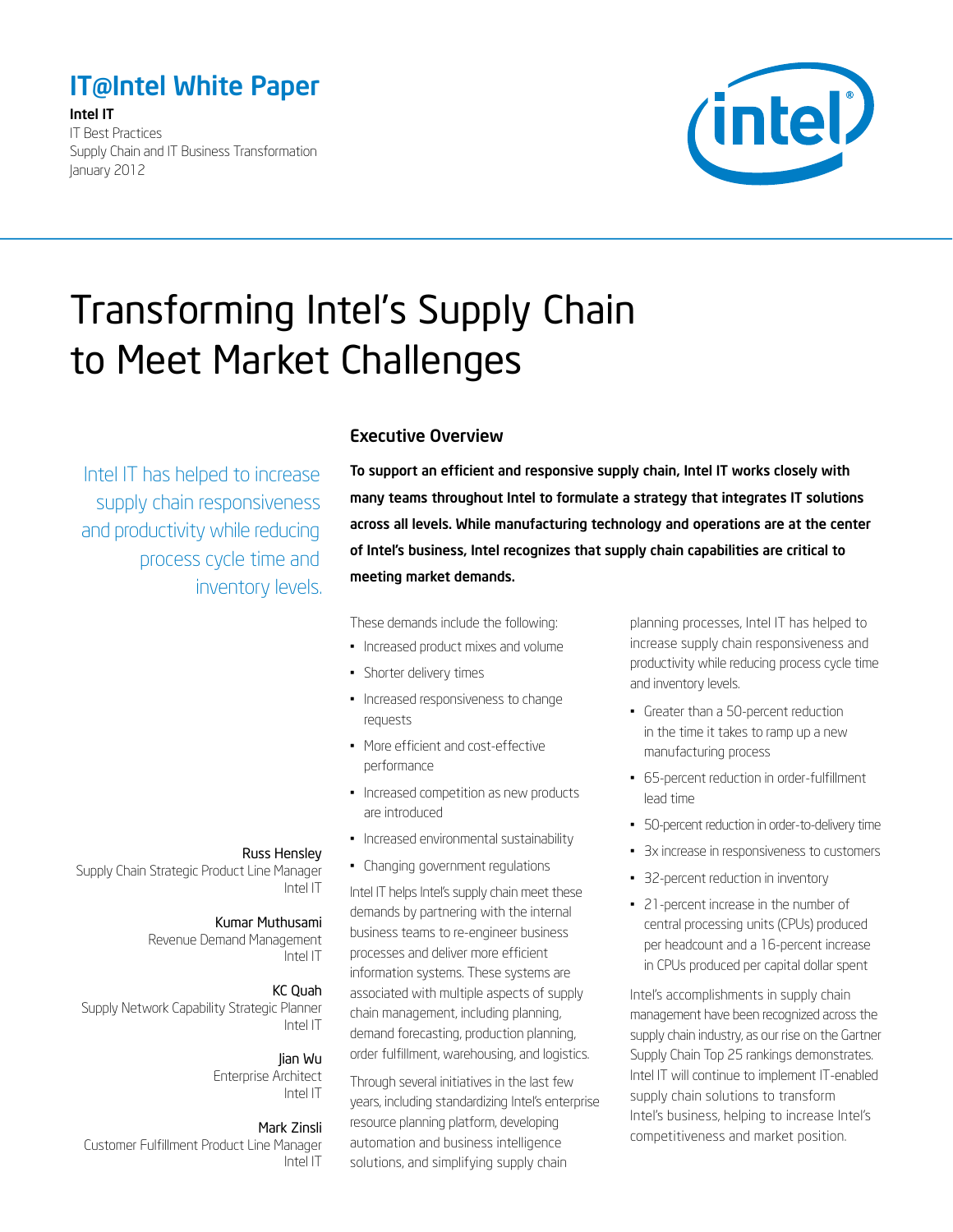#### **Contents**

| Just Say Yes Program:<br>3                                             |  |  |
|------------------------------------------------------------------------|--|--|
| Just Say Yes Program:<br>4                                             |  |  |
| Specific Intel IT-Enabled<br>Supply Chain Solutions:                   |  |  |
| . 5<br>2011 and Beyond                                                 |  |  |
| Efficient, Cross-organizational,<br>and Automated Supply Chain<br>5    |  |  |
| Better Inventory Management<br>6                                       |  |  |
| <b>Dynamic and Automated</b><br>Order Management System  6             |  |  |
| Transportation Optimization 6                                          |  |  |
| <b>Automated Invoicing</b><br>Б                                        |  |  |
| <b>Automated Event Management:</b><br><b>Improved Capital Supplier</b> |  |  |
| Payment Processes<br>Б                                                 |  |  |
|                                                                        |  |  |
|                                                                        |  |  |
| 8                                                                      |  |  |
| 8                                                                      |  |  |

### **IT@INTEL**

The IT@Intel program connects IT professionals around the world with their peers inside our organization – sharing lessons learned, methods and strategies. Our goal is simple: Share Intel IT best practices that create business value and make IT a competitive advantage. Visit us today at [www.intel.com/IT](http://www.intel.com/IT) or contact your local Intel representative if you'd like to learn more.

# **BACKGROUND**

Manufacturing technology and operations are at the center of Intel's business. Intel factories turn raw silicon wafers into complex and advanced integrated circuits. The manufacturing process produces integrated circuits that are delivered to customers as finished goods or subsequently used in the assembly of products such as central processing units (CPUs), graphics processing units (GPUs), memory units, communication controllers, motherboards, wireless devices, and solid-state drives (SSDs).

Intel recognizes that its supply chain—the combination of people, technology, processes, information, and resources required to turn materials and components into finished goods and move goods and services to [customer](http://en.wikipedia.org/wiki/Customer)s—is critical to Intel's success. The importance of the supply chain in Intel's continued manufacturing leadership and business growth has steadily increased over the last decade.

Intel's primary supply chain for wafer manufacturing is complex, as each integrated circuit or die goes through hundreds of steps as the product and materials move from the planning stage through production, packaging, warehousing, and delivery to customers. In addition, Intel is currently manufacturing multiple generations of process technology in high volume in its manufacturing network of 16 factories—11 fabrication facilities and five assembly/test factories spread across seven countries, as shown in Figure 1. Approximately 30 global warehouses handle the warehousing and delivery to customers of these products, shipping about 1 million PC units per day and fulfilling over 750,000 orders per year.

In addition to integrated circuits, Intel also maintains a diverse set of products, such as wireless controllers, software products, and SSDs, serving many different markets. The resulting complexity drives multiple supply chain requirements and capabilities that differ from the core wafer manufacturing supply chain. Each of these additional supply chains requires planning, forecasting, inventory management, packaging, and shipping.



Figure 1. Multiple generations of process technology in high-volume manufacturing and the global nature of Intel's manufacturing business add complexity to the supply chain.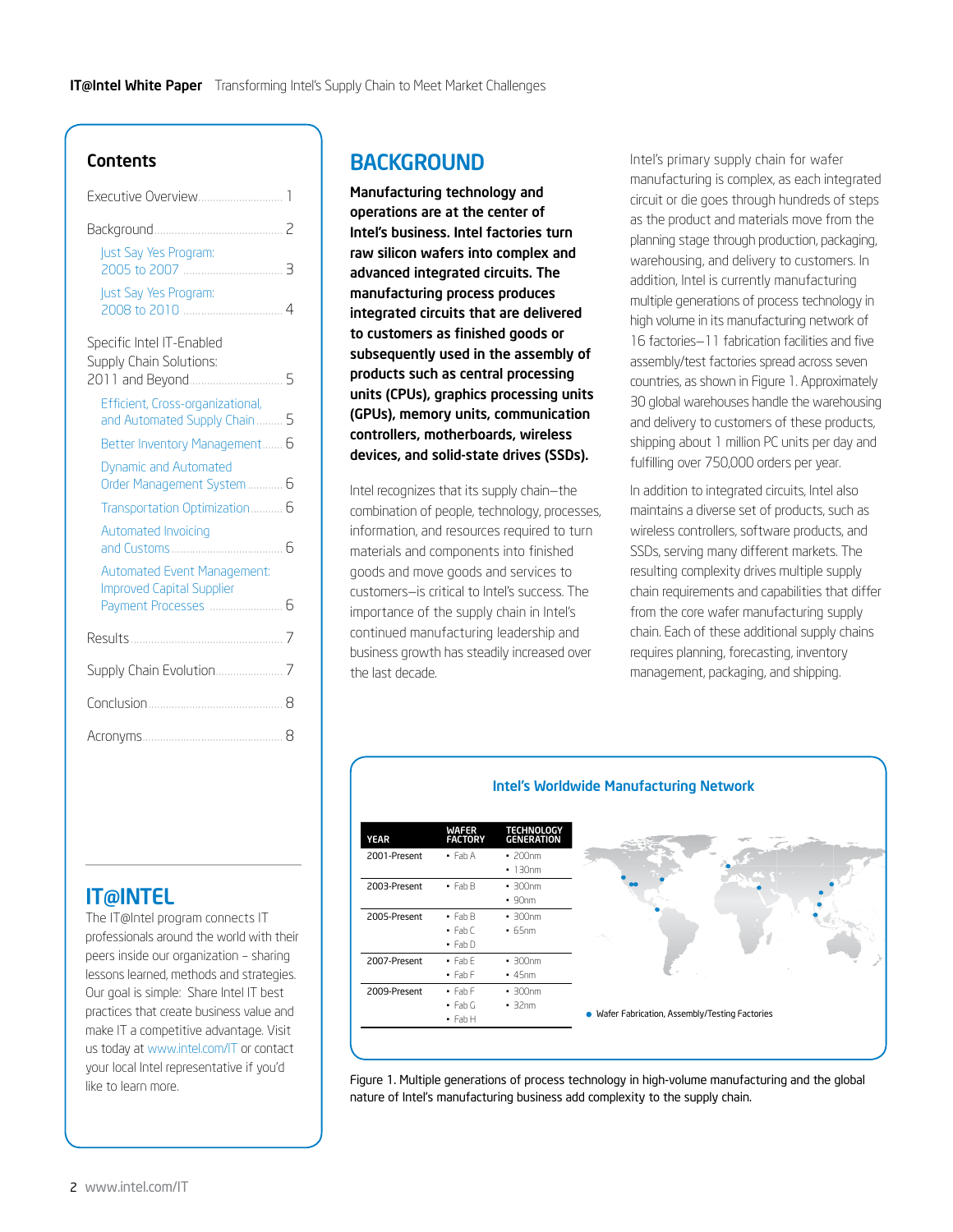<span id="page-2-0"></span>As shown in Figure 2, there are also many industry- and market-driven supply chain challenges. Expanding product offerings and shrinking product life cycles, new and shifting market conditions, emerging regulations, and more demanding customer expectations require that Intel continue to improve on existing supply chain processes while being able to quickly adapt to new supply chain business requirements and create solutions to support them.

Intel IT plays a key role in maintaining and transforming Intel's supply chain to meet these challenges. Intel IT helps redesign business processes and deliver more efficient information systems associated with many aspects of the supply chain management. These efforts include the following:

- • Re-engineering the overall planning and other processes: mid-range and tactical demand forecasting, production planning, master production schedule, order fulfillment, and warehouse logistics
- Consolidating many legacy systems across all business functional areas into a more efficient enterprise resource planning (ERP) system
- Re-engineering large amounts of data and data flows
- Consolidating our master data relating to customers, suppliers, locations, and products into centrally managed master data systems
- Developing a centralized workflow datastaging system to manage our CPU and chipset product planning data with much improved data-quality monitoring capability

This work has reduced the number of manual processes, and data errors and associated correction efforts; increased our supply chain efficiency and responsiveness; and helped Intel better meet supply chain challenges. The improvement in data handling and related business intelligence (BI) analytics can also help identify problems early on and influence the business to change behaviors.

#### Just Say Yes Program: 2005 to 2007

In 2005, Intel executives visited several customers to get direct feedback and discuss how Intel could better serve them. The goal was to improve business processes based on real customer needs.

During these visits, customers indicated dissatisfaction with the order fulfillment process: A typical response to changing an order could take up to 1.5 weeks; during that time period, the customer didn't know if Intel could promise to deliver the product when requested. The delay in response was due to the need for multiple levels of approval; additional delays stemmed from multiple order changes.

In response to this feedback, Intel launched the Just Say Yes program, which led to sweeping changes to the microprocessor fulfillment process and an intense focus on customer responsiveness.

In the beginning of the program, IT data analytics were used to develop a better awareness of the steps involved in the current processes and create a baseline understanding of the situation. The data points included the number of times a given order changed—an average of six times—and what percentage of orders shipped without changes—only 1 percent.

Combining the knowledge from the data analytics with customer feedback, the supply chain organization defined the program goals. The program would initially focus on four elements.

- Improve Intel's ability to respond quickly and positively to change order requests
- Respond to customers within 24 hours with a committed dock date (CDD), which entailed committing to a date for product availability and having products available in the warehouse within three days
- Reduce inventory levels
- Reduce errors in demand forecasting



Figure 2. Market pressures require an efficient and agile supply chain.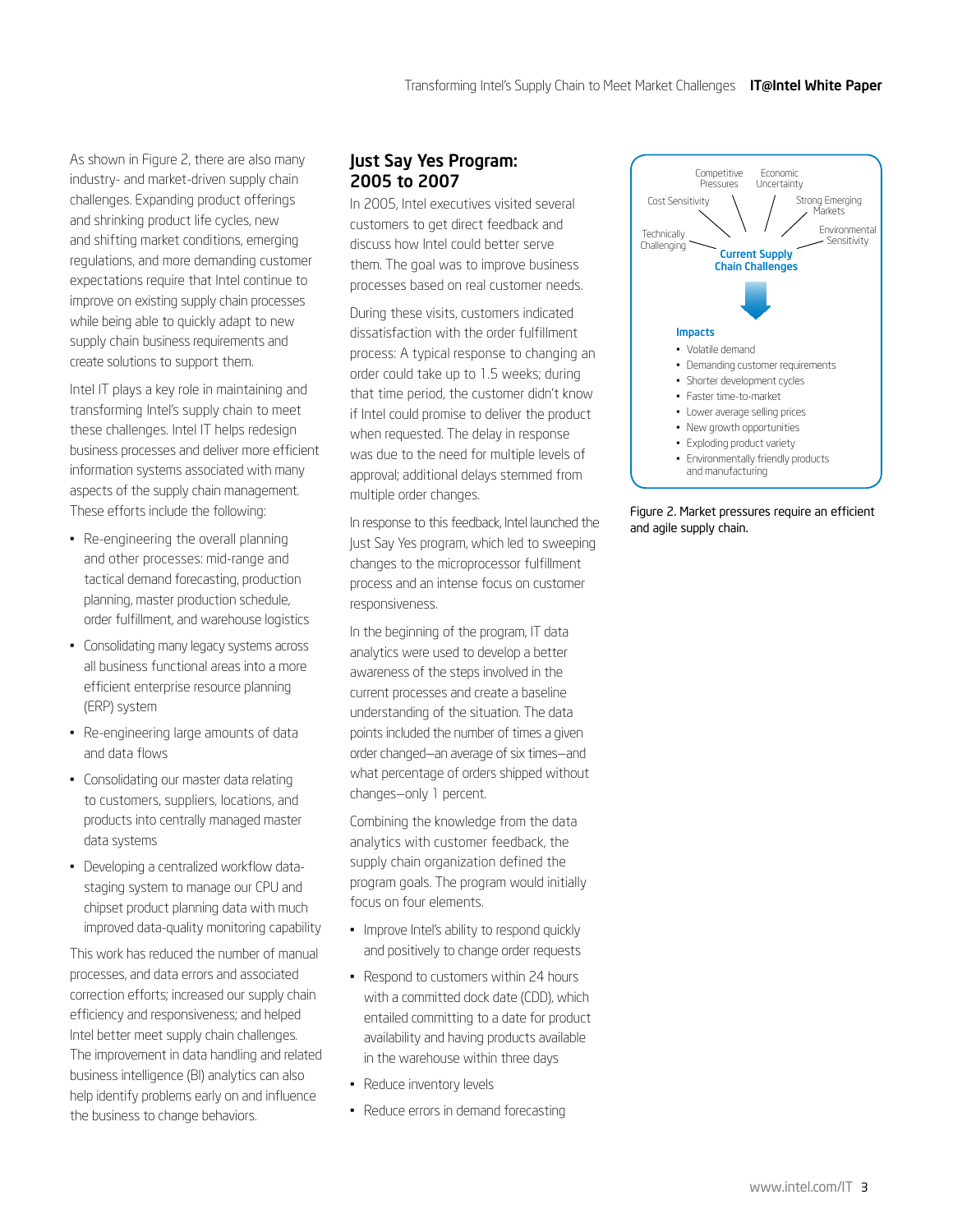# <span id="page-3-0"></span>Early Supply Chain Improvement Efforts

In the early 2000s, Intel implemented a Customer Excellence Program (CEP)—a structured process for obtaining and prioritizing independent customer feedback on the quality of Intel® products and services. The CEP uses an annual customer survey to generate top-level customer improvements. Feedback obtained from the CEP survey is analyzed and compared with other Intel customer feedback to identify issues that have a high impact on customer commitment and retention. The CEP sets the stage for future supply chain improvement efforts.

#### Just Say Yes Program: 2008 to 2010

The success of the Just Say Yes program from 2005 to 2007 led to a continued focus on improving customer responsiveness through several new initiatives.

- Implementing new supply chain performance metrics
- • Replacing manual processes with automated processes
- Reducing the time between when a customer places an order and when the product is received, known as the "order horizon"
- Improving internal efficiency

In addition to increasing responsiveness, these efforts continued to increase productivity and reduce process cycle time and inventory levels.

#### Transition to standard metrics

Replacing the original program metrics were industry-standard metrics that enable comparisons across supply chains. The new metrics, also known as key performance indicators (KPIs), are:

Order fulfillment lead time (OFLT). This KPI is the average time it takes to fulfill customer orders, calculated from order creation to delivery. OFLT measures responsiveness.

Perfect order. This KPI is the percentage of orders that are delivered with items and quantities in-full and on-time, per the customer request, with complete and accurate documentation and no damage. Perfect order measures reliability from a customer perspective.

Intel IT BI solutions help to enable dashboards that provide visibility to these new KPIs and identify early trends.

#### Increase responsiveness through Automation

Vendor-managed inventory (VMI) hubs, located near large customers, provide better inventory management and faster product shipment. Dynamic VMI increases responsiveness and the reliability of order fulfillment, and also reduces the inventory.

A pilot conducted during 2007 and 2008 at two European distributor locations provided proof that the VMI strategy was suitable for Intel. Intel positioned two weeks of inventory at warehouses close to the customers—instead of at a regional or worldwide warehouse location—and allowed the distributors to book orders at their discretion instead of using the existing tightly controlled process.

The new approach virtually eliminated the cycle by which customers order a product in advance to hold the supply, then change the order multiple times as product requirements become better defined. In 2010 VMI hubs helped reduce order-fulfillment lead times by 23 days and contributed to a 26-percent improvement in responsiveness.

During the pilot, the lead time between customers placing an order and receiving the product decreased from three months to one week. Also the product was available at the customer location to be consumed as they required, without having to wait for shipment. Customer feedback was exceedingly positive, citing both a reduction in onsite inventory levels and lower overhead.

These improvements were enabled by Intel IT-built automated solutions that include realtime order promising, daily hub replenishment, and supply optimization. These solutions help support supply chain responsiveness in several ways.

- • Supply targets are maintained, while enabling a low-touch, automated response to customer forecast changes.
- Supply planners can respond more precisely to support business goals when problems arise or supply or demand varies.
- Supply planners can recommend the use of inventory or earlier planned builds to support current or near-term customer forecast needs, while not using up inventory or builds that are already committed.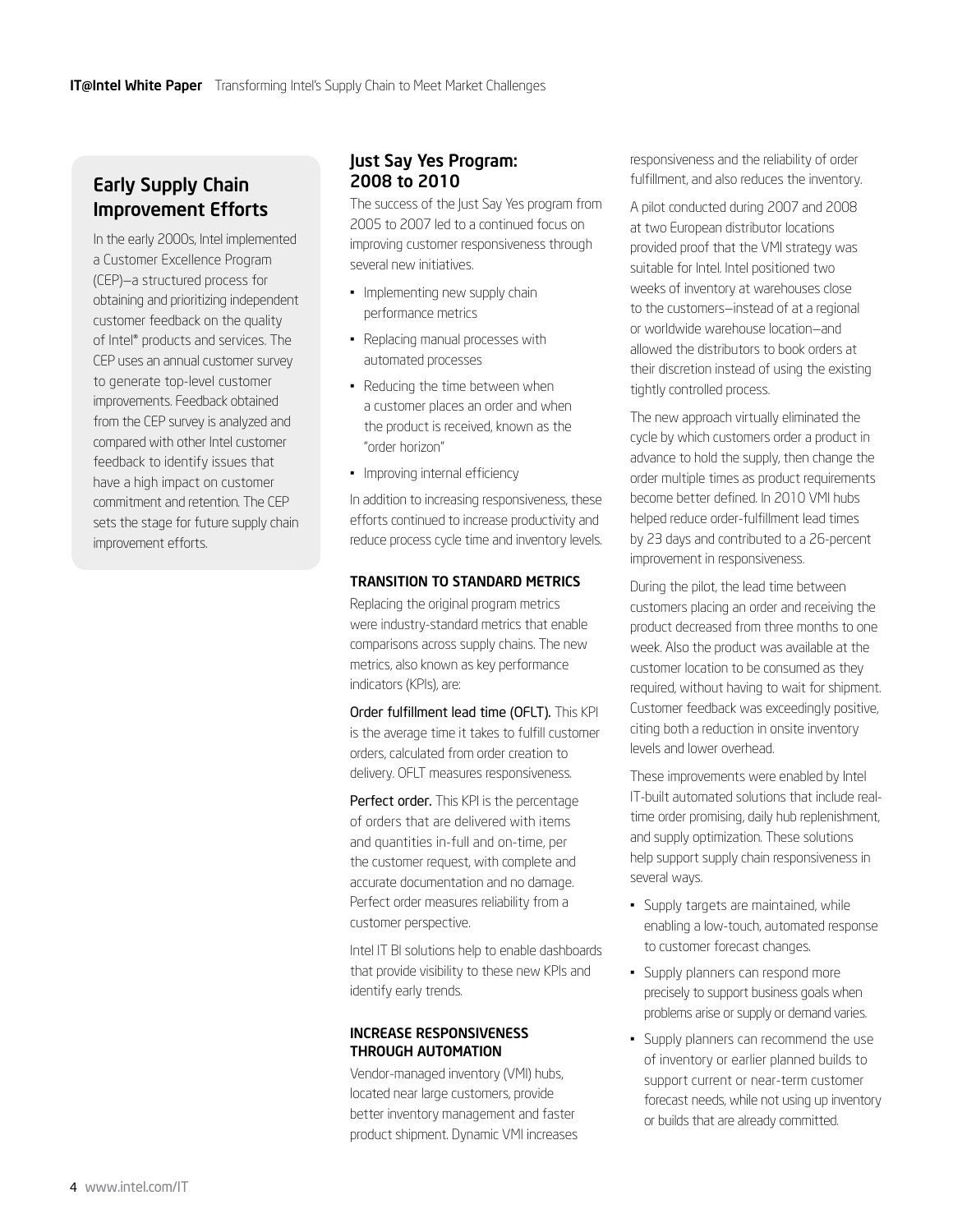#### <span id="page-4-0"></span>Reduce Order Horizon

Intel IT BI analytics helped to identify that three-quarters of all customer change requests occur in the last four weeks prior to shipment. Asking customers to book orders several months prior to need and then managing these orders through the multiple change requests had little or no value to either party.

This new data served as the basis for a pilot project in 2007 and 2008, which shortened the order horizon significantly for a few customers. The results achieved high responsiveness to initial orders, and change order requests were reduced by 40 percent. Based on the pilot success, Intel has shortened the order horizon to less than a month for all non-VMI customers.

The Just Say Yes program also drove significant changes to our business-to-business capabilities and adoption of those capabilities. Prior to the program less than a quarter of Intel customer orders were automated—most were manually entered. Given the new, short lead time from when the order is entered to when the product arrives on the customer's dock, manually entered data was no longer viable for most orders. Intel IT implemented automated processes that eliminated the delays and errors associated with manual order entry, for over three-quarters of our current customer orders.

#### Improve Demand signal and Simplify the planning process

A key part of our supply chain re-engineering efforts was to increase responsiveness by improving internal efficiency. We re-aligned legacy planning processes to use actual orders in the system, combined with demand forecasts, as the primary signal to build product. In addition, we redefined the supply planning process, eliminating or redesigning 15 of the 21 steps. Our build planning process now consists of three tiers: production planning, master product scheduling, and production scheduling. During re-engineering, we examined and streamlined the decision making process, the cycle time, and ownership.

To support these efforts, we developed key infrastructural enablers, including analytical algorithms, standardized reporting, and alertsbased planning. Intel IT and business process owners also developed new processes and tools to enable efficient collaboration among supply chain partners. These innovations eliminated an estimated 95 percent of the 2,000-plus spreadsheets that previously had been manually managed.

# Specific Intel IT-Enabled Supply **CHAIN SOLUTIONS:** 2011 and Beyond

Intel IT is working closely with Intel supply chain business teams to develop a supply chain strategy that integrates IT solutions across all levels. One of the key elements of supply chain improvements has been adopting a standard ERP system.

Through a multi-year effort, we have transitioned from several instances of highly customized ERP applications to a single ERP platform with a significant reduction in customized processes. An ERP customization is used when there is a gap between standard ERP processes and the required business processes. However, customizations significantly increase overall support cost for the ERP system and make it more difficult to keep the system current with the latest software versions.

Re-platforming our ERP system has resulted in a single, integrated system for forecasting, planning, and procurement, and has added BI capabilities for increased data visibility and budget controls. This has led to a 92-percent reduction in ERP software customizations, a 90-percent cost reduction for implementing maintenance releases, a 40-percent reduction in the number of servers, and a 260-percent increase in capacity by consolidating applications on servers based on the latest Intel® Xeon®

processors. In total, we expect a return on investment of approximately USD 124 million.

This new platform also enables increased standardization of business processes across various business segments and increased use of more advanced ERP capabilities in the supply chain process—from forecast to order fulfillment to warehouse. The new ERP system has provided the foundation for improvements in several business process areas, including the following:

- • A more efficient supply chain that is cross-organizational and automated
- Better inventory management using simulation and modeling
- • A more dynamic and automated order management system
- • Optimized transportation
- • Automated invoicing and customs
- Improved capital supplier payment processes through automated event management

These areas of improvement illustrate how IT can help transform a fragmented, manual supply chain into one that supports business agility and productivity.

#### Efficient, Cross-organizational, and Automated Supply Chain

We are moving away from supply chain capabilities that are specific to divisions and functions—a narrow approach that duplicates accountabilities and is overly dependent on manual processes. Instead, our goal is a crossorganizational, automated supply chain that reduces inefficiencies and the costs associated with managing the overall supply network.

One example is Intel IT's support of tactical sales and operations planning with a foundation of high-quality data and master data management that links the shop floor to the planning process. This data foundation is based on an enterprise data warehouse, operational data store, advanced reporting solutions, and links to upstream and downstream infrastructure to provide BI capabilities.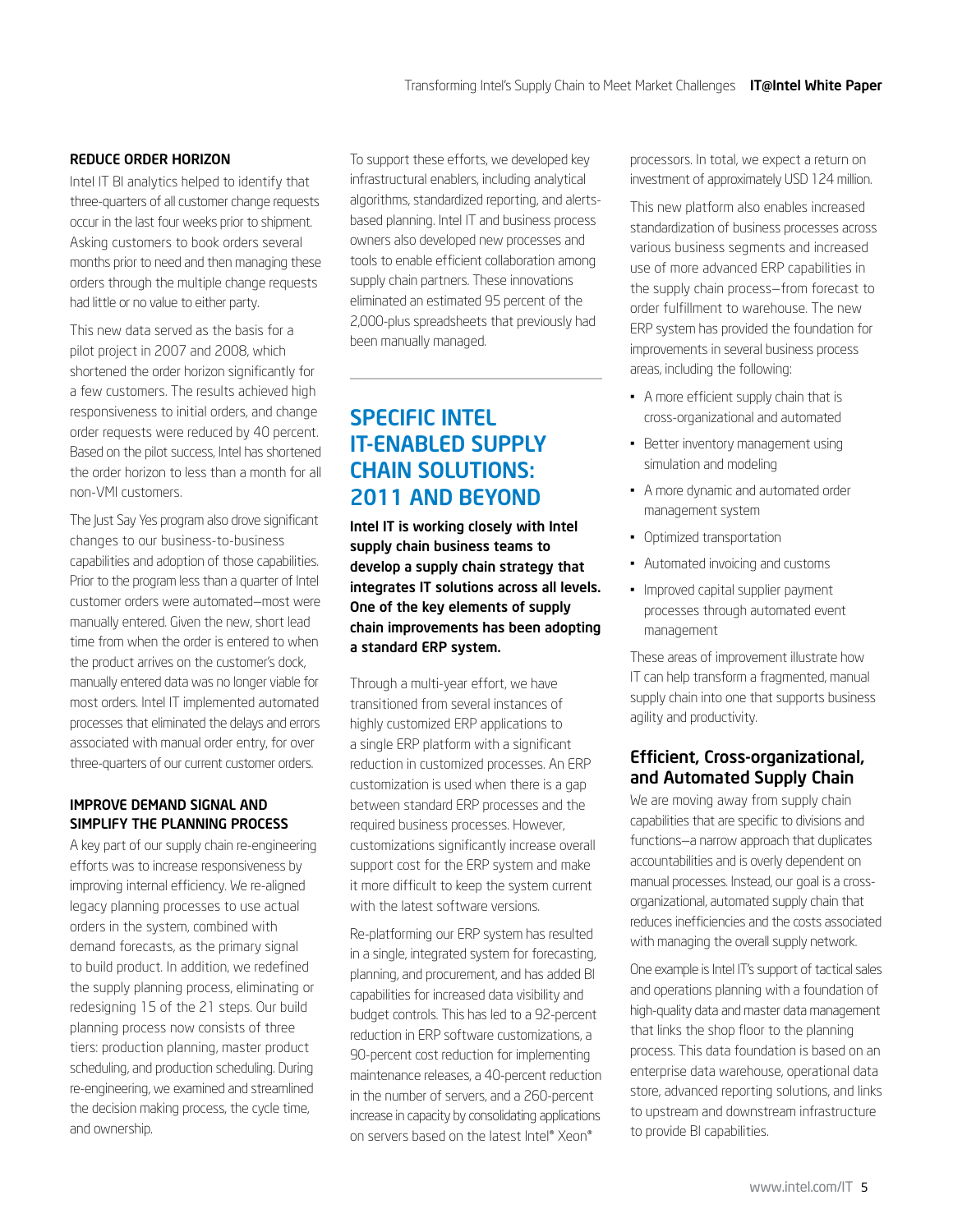#### <span id="page-5-0"></span>Better Inventory Management

Simulation and modeling capabilities help planners predict inventory needs and helps decrease the likelihood of excess inventory. Intel IT solutions enable multi-echelon inventory optimization to right-size safety stock buffers across the entire supply chain, taking into account complex interdependencies, long lead times, demand uncertainty, and supply volatility. The result is a reduction in excess inventory and an improvement in customerservice levels.

#### Supply Network Replenishment

Intel has continued to focus on improving the VMI hub capabilities implemented through the Just Say Yes program. Instead of relying entirely on forecasting demand, Intel is implementing systems that are sensitive to consumption and replenishment signals. Using our integrated ERP system, VMI hubs provide better inventory management and faster product shipment. We expect to continue extending VMI hubs to more customers and include a wider selection of Intel's expanding product line.

#### Dynamic and Automated Order Management System

The significant changes in the management and customer operational paradigm over the past few years have driven a continued evolution of IT solutions, including automated tools that guide order commits by applying business rules for allocation management and booking. These solutions have also enabled the automation of back-office order management transactions. We have replaced static order-to-cash spreadsheets with a system that enables us to dynamically shrink and grow availability-to-promise horizons, as necessary. And we are now able to segment demand signals.

#### Transportation Optimization

Intel IT has enabled automation and BI solutions to help optimize transportation routing and management of carrier performance and payment. With the IT transportation costoptimization solution, we can use robust shipping strategies, such as ocean shipment, which is less expensive than shipping by air.

The trade-offs between these transportation modes is cost (higher for air) and lead time (significantly longer transport times on the ocean). The IT solution allows the business to identify when and where lead time is not an issue. As a result, we have been able to increase ocean shipping by 30 percent.

We have also increased our customer responsiveness through better management of third-party carriers transporting our products. Tracking and providing visibility to the carriers' performance help us better manage vendors. Also, our automated shipment and payment tracking system has increased on-time payments by more than 90 percent.

#### Automated Invoicing and Customs

Implementing a web-based invoicing system, which enables suppliers to bill electronically, has reduced invoicing issues by 75 percent. Our eCustoms system is a completely automated process that doesn't require a signature. It also provides a single location for documents and data, improving our reporting ability.

#### Automated Event Management: Improved Capital Supplier Payment Processes

Some of the equipment Intel buys to support the production of new generations of processors costs millions of dollars and could be antiquated within four years. Factories therefore must get capital equipment up and running as soon as possible, while taking advantage of any supplier discounts. Some

suppliers offer one- to two-percent discount terms for payment within 10 to 15 days of shipping. For a tool that costs USD 3.5 million, such a discount could amount to USD 70,000 in savings per transaction.

Until recently, the capital supplier payment processes were hindering Intel's ability to procure and pay for equipment quickly and to take advantage of the prompt payment discounts available—the business was capturing only about 50 percent of the available discounts.

To address this, we designed an automated process that pays suppliers early enough to capture those discounts. We modified ERPbased processes for invoices and purchase orders so that receipt is registered when a freight carrier receives the equipment, rather than when the shipment arrives at Intel's dock, enabling the supplier to be paid sooner.

Automating the process required coordinating systems data from Intel, suppliers, and freight carriers. The new automated process uses a supply chain event-management application, which tracks and monitors milestones (events) within a business process, providing realtime visibility to process status and alerts to relevant stakeholders.

With the new system, the discount capture rate for capital purchases has increased from about 50 percent to more than 95 percent, exceeding the corporate goal and resulting in tens of millions in cost savings each year. Payment based on ship date instead of receipt date provides the incentive for suppliers to prioritize production to ship tools as soon as possible. Several suppliers consistently ship equipment sooner than the contracted lead time, which accelerates the supply chain while reducing costs.

In the future, we hope to apply this same event-management capability to monitor and accelerate other supply chain activities.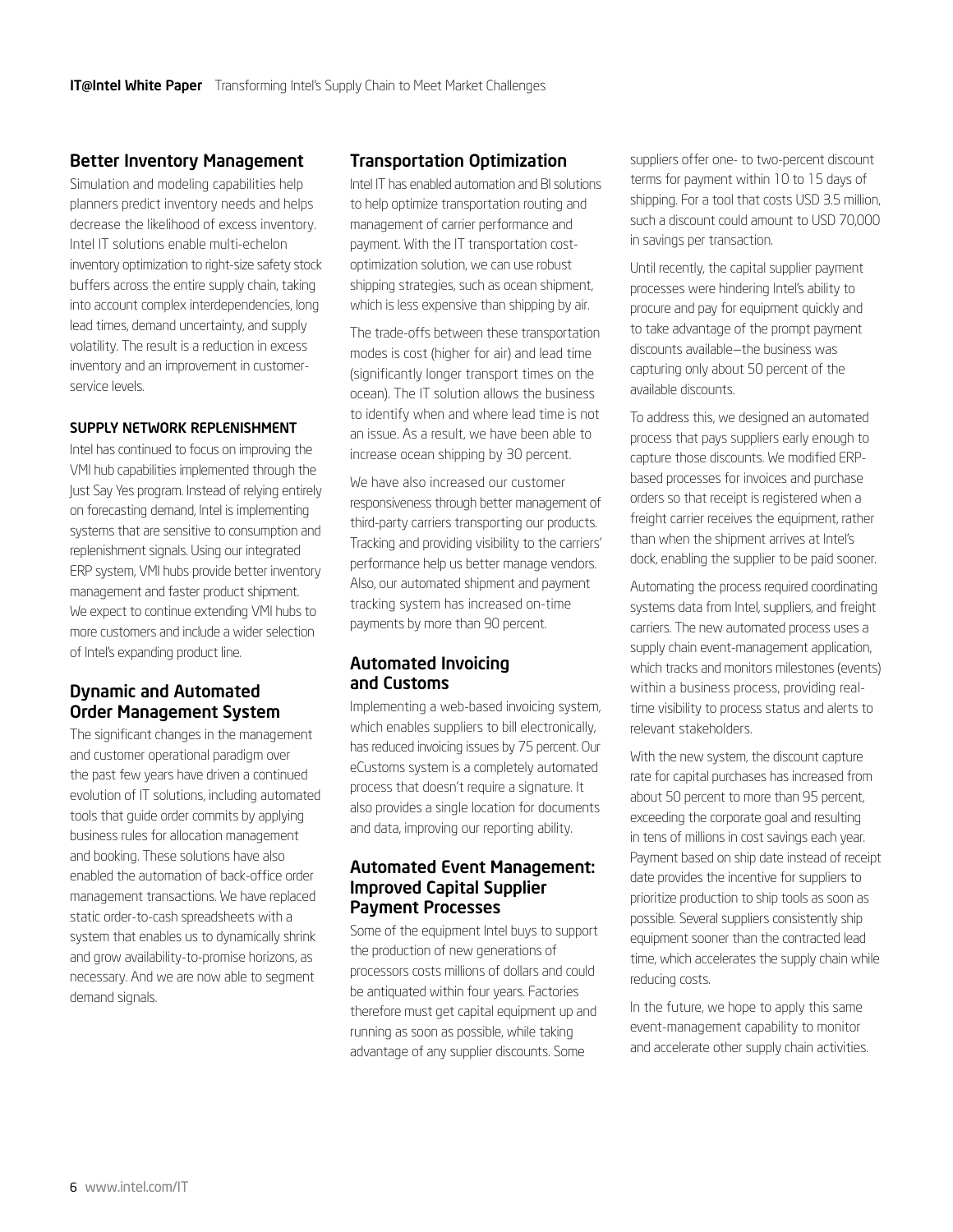# <span id="page-6-0"></span>**RESULTS**

#### Since 2008, our supply chain transformation efforts have resulted in significant savings and improvements in business velocity, responsiveness, and efficiency, as summarized in Table 1.

As an indicator of the effectiveness of our supply chain transformation, Intel entered the Gartner Supply Chain Top 25 ranking in  $2009<sup>1</sup>$  at number 25. In 2010,<sup>2</sup> we rose to number 18, the biggest jump of any ranked company. In 2011, Intel ranked number 16.3 We were the highest ranked "ingredient company" (defined as a company that does not sell directly to end-customers). Also, Intel received the 2009 Supply Chain Innovation award from the Council of Supply Chain Management Professionals (CSCMP) for the Just Say Yes program.

- <sup>1</sup> The Gartner Supply Chain Top 25 for 2009. [www.rankingthebrands.com/The-Brand-Rankings.](http://www.rankingthebrands.com/The-Brand-Rankings.aspx?rankingID=94&year=120) [aspx?rankingID=94&year=120](http://www.rankingthebrands.com/The-Brand-Rankings.aspx?rankingID=94&year=120)
- <sup>2</sup> The Gartner Supply Chain Top 25 for 2010. [www.gartner.com/id=1379613](http://www.gartner.com/id=1379613)
- <sup>3</sup> The Gartner Supply Chain Top 25 for 2011. [www.gartner.com/DisplayDocument?doc\\_cd=213740](http://www.gartner.com/DisplayDocument?doc_cd=213740)

# Supply Chain Evolution

While we're much closer to the corporate supply chain vision illustrated in Figure 3, the transformation will continue as we implement additional IT-enabled solutions to support changes in market conditions and new markets Intel's product will serve in the future.

Emerging supply chain challenges include the following:

- • A continually increasing portfolio of products and services, such as Ultrabook™ devices, tablets, smart phones, and embedded technologies
- Issues related to the global supply chain, including government regulations, available infrastructure, worker location, environmental sustainability, and social media
- Emerging markets and expanding customer reach

To address these challenges, we are looking to implement agile and adaptable IT solutions that can be used across multiple supply chains. Clear identification and definition of business requirements for the various supply chains, including service levels and supply chain models, will allow Intel IT to more effectively deliver robust solutions that can be quickly changed to support market conditions and customer requirements.



Figure 3. Intel's supply chain vision builds on early improvements to processes and responsiveness.

| <b>AREA</b>                                   | <b>RESULTS</b>                                                                                                                                                                                                                              |
|-----------------------------------------------|---------------------------------------------------------------------------------------------------------------------------------------------------------------------------------------------------------------------------------------------|
| <b>BUSINESS VELOCITY</b>                      |                                                                                                                                                                                                                                             |
| • 50% faster ramp up                          | Improved by more than 50-percent the time it takes to ramp up a new manufacturing process, including a 25-percent<br>٠<br>reduction in supplier build times and a 95-percent reduction in request-to-order time                             |
| • 65% shorter lead times                      | • 65-percent shorter order-fulfillment lead times through automated allocation management and booking                                                                                                                                       |
| <b>BUSINESS RESPONSIVENESS</b>                |                                                                                                                                                                                                                                             |
| • 50% faster order-to-delivery                | • 50-percent faster order-to-delivery time through the use of vendor-managed inventory (VMI) hubs, the IT solutions<br>supporting the hub business processes, and information visibility enabled through IT business intelligence solutions |
| • 300% faster response to<br><b>customers</b> | 3x faster response to customers' orders and change requests through an integrated enterprise resource planning system<br>٠<br>and the automation of many steps in the order management and planning business process                        |
| <b>BUSINESS EFFICIENCY</b>                    |                                                                                                                                                                                                                                             |
| • 32% inventory reduction                     | 32-percent reduction in inventory through automation and VMI hubs<br>٠                                                                                                                                                                      |
| • 16-21% productivity increase                | • 21-percent increase in the number of central processing units (CPUs) produced per head count and a 16-percent increase<br>in CPUs produced per capital dollar spent                                                                       |

#### Table 1. Results of IT-enabled supply chain transformation